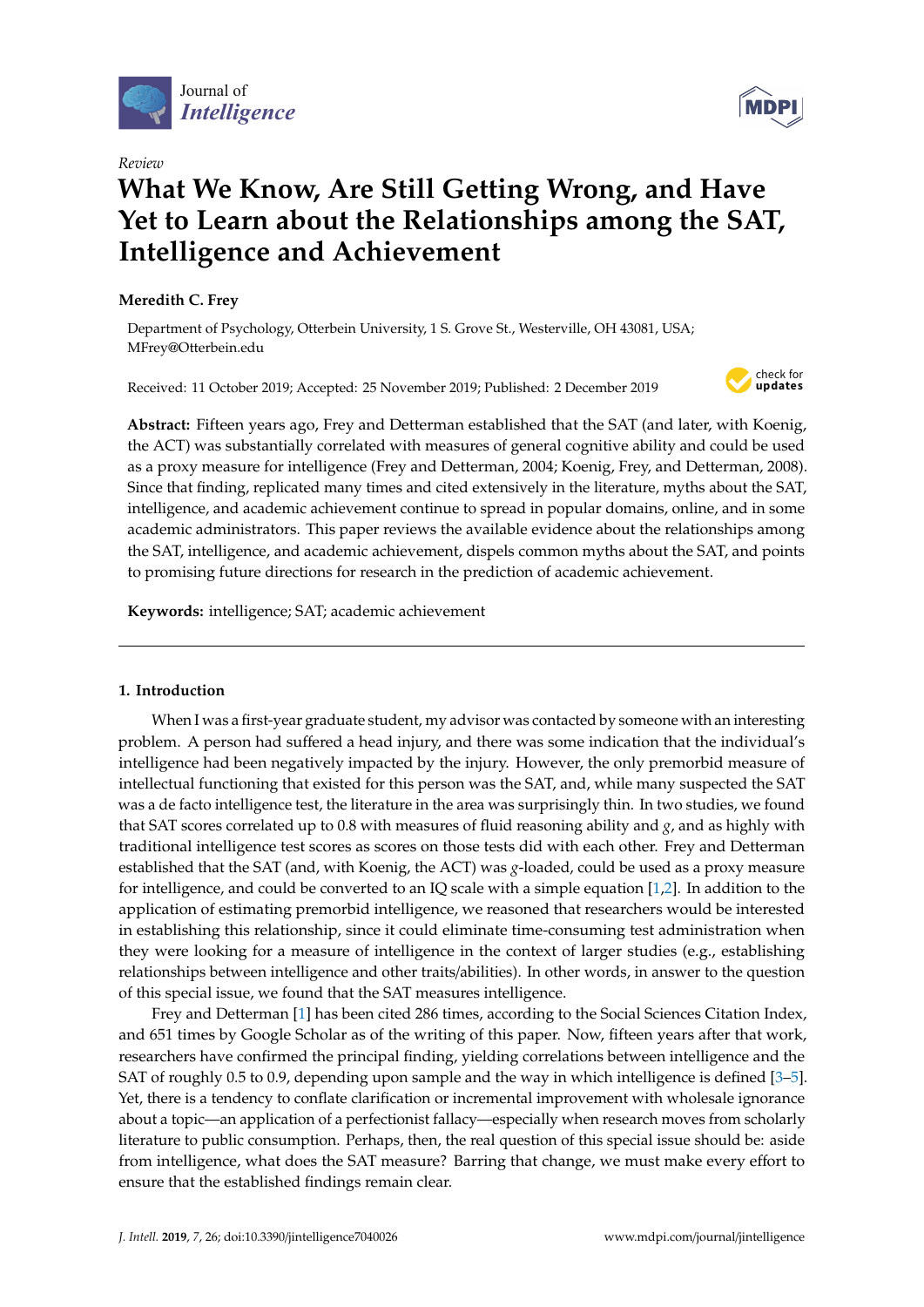# **2. What We Know about the SAT**

## *2.1. The SAT Measures Intelligence*

Although the principal finding of Frey and Detterman has been established for 15 years, it bears repeating: the SAT is a good measure of intelligence [\[1\]](#page-4-0). Despite scientific consensus around that statement, some are remarkably resistant to accept the evidence of such an assertion. In the wake of a recent college admissions cheating scandal, Shapiro and Goldstein reported, in a piece for the *New York Times*, "*The SAT and ACT are not aptitude or IQ tests*" [\[6\]](#page-4-4). While perhaps this should not be alarming, as the authors are not experts in the field, the publication reached more than one million subscribers in the digital edition (the article also appeared on page A14 in the print edition, reaching hundreds of thousands more). And it is false, not a matter of opinion, but rather directly contradicted by evidence.

For years, SAT developers and administrators have declined to call the test what it is; this despite the fact that the SAT can trace its roots through the Army Alpha and Beta tests and back to the original Binet test of intelligence [\[7\]](#page-4-5). This is not to say that these organizations directly refute Frey and Detterman; rather, they are silent. On the ETS website, the word intelligence does not appear on the pages containing frequently asked questions, the purpose of testing, or the ETS glossary. If one were to look at the relevant College Board materials (and this author did, rather thoroughly), there are no references to intelligence in the test specifications for the redesigned SAT, the validity study of the redesigned SAT, the technical manual, or the SAT understanding scores brochure.

Further, while writing this paper, I entered the text "does the SAT measure intelligence" into the Google search engine. Of the first 10 entries, the first (an advertisement) was a link to the College Board for scheduling the SAT, four were links to news sites offering mixed opinions, and fully half were links to test prep companies or authors, who all indicated the test is not a measure of intelligence. This is presumably because acknowledging the test as measure of intelligence would decrease consumers' belief that scores could be vastly improved with adequate coaching (even though there is substantial evidence that coaching does little to change test scores). One test prep book author's blog was also the "featured snippet", or the answer highlighted for searchers just below the ad. In the snippet, the author made the claims that "The SAT does not measure how intelligent you are. Experts disagree whether intelligence can be measured at all, in truth" [\[8\]](#page-4-6)—little wonder, then, that there is such confusion about the test.

# *2.2. The SAT Predicts College Achievement*

Again, an established finding bears repeating: the SAT predicts college achievement, and a combination of SAT scores and high school grades offer the best prediction of student success. In the most recent validity sample of nearly a quarter million students, SAT scores and high school GPA combined offered the best predictor of first year GPA for college students. Including SAT scores in regression analyses yielded a roughly 15% increase in predictive power above using high school grades alone. Additionally, SAT scores improved the prediction of student retention to the second year of college [\[9\]](#page-5-0). Yet many are resistant to using standardized test scores in admissions decisions, and, as a result, an increasing number of schools are becoming "test optional", meaning that applicants are not required to submit SAT or ACT scores to be considered for admission. But, without these scores, admissions officers lose an objective measure of ability and the best option for predicting student success.

## *2.3. The SAT Is Important to Colleges*

Colleges, even nonselective ones, need to identify those individuals whose success is most likely, because that guarantees institutions a consistent revenue stream and increases retention rates, seen by some as an important measure of institutional quality. Selective and highly selective colleges further need to identify the most talented students because those students (or, rather, their average SAT scores)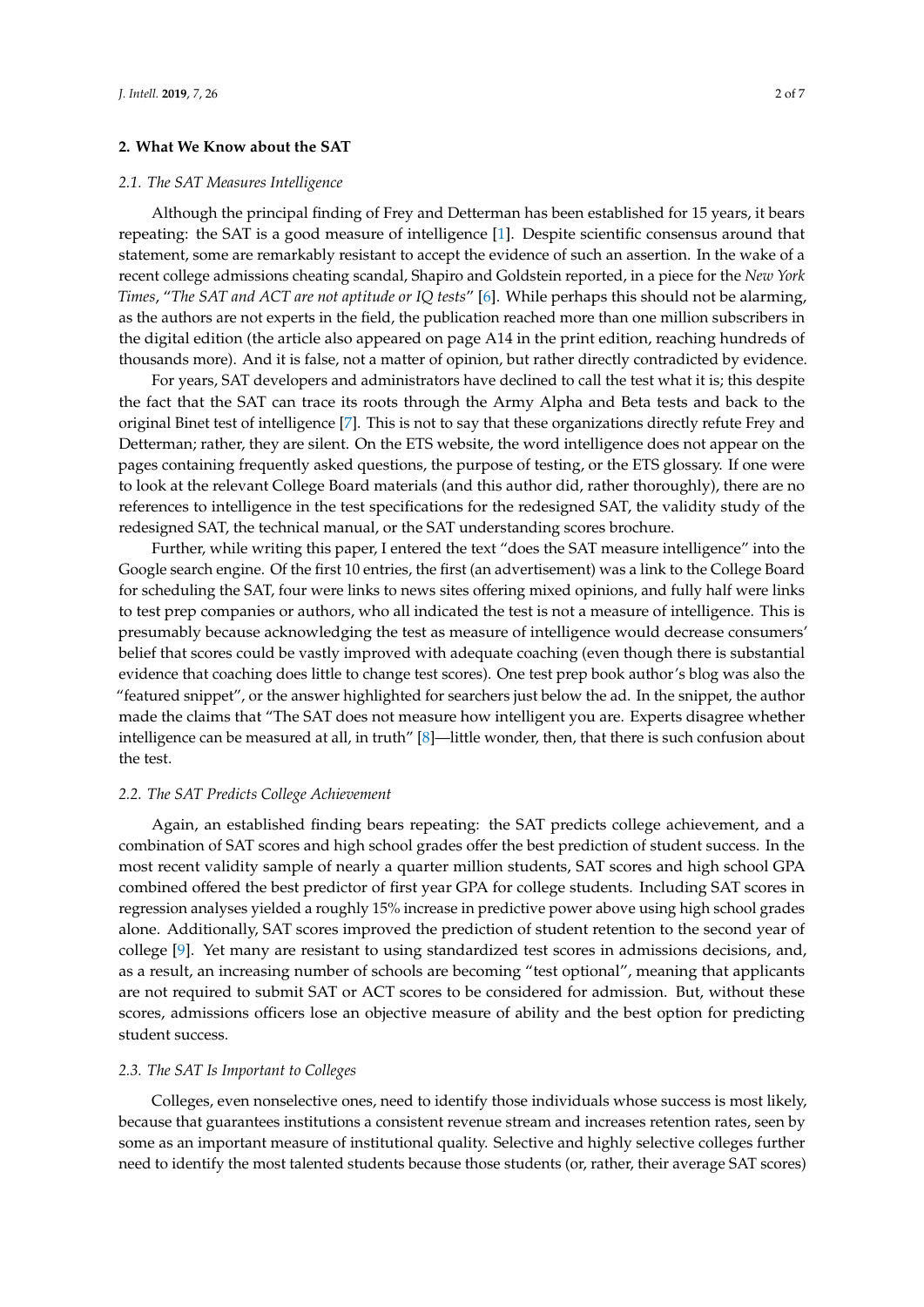are important for the prestige of the university. Indeed, the correlation between average SAT/ACT scores and college ranking in *U.S. News & World Report* is very nearly 0.9 [\[10,](#page-5-1)[11\]](#page-5-2).

#### *2.4. The SAT Is Important to Students*

Here, it is worth recalling the reason the SAT was used in admissions decisions in the first place: to allow scholarship candidates to apply for admission to Harvard without attending an elite preparatory school [\[7\]](#page-4-5). Without an objective measure of ability, admissions officers are left with assessing not just the performance of the student in secondary education, but also the quality of the opportunities afforded to that student, which vary considerably across the secondary school landscape in the United States. Klugman analyzed data from a nationally representative sample and found that high school resources are an important factor in determining the selectivity of colleges that students apply for, both in terms of programmatic resources (e.g., AP classes) and social resources (e.g., socioeconomic status of other students) [\[12\]](#page-5-3). It is possible, then, that relying solely on high school records will exacerbate rather than reduce pre-existing inequalities.

Of further importance, performance on the SAT predicts the probability of maintaining a 2.5 GPA (a proxy for good academic standing) [\[9\]](#page-5-0). Universities can be rather costly and admitting students with little chance of success until they either leave of their own accord or are removed for academic underperformance—with no degree to show and potentially large amounts of debt—is hardly the most just solution.

#### **3. What We Get Wrong about the SAT**

Nearly a decade ago, Kuncel and Hezlett provided a detailed rebuttal to four misconceptions about the use of cognitive abilities tests, including the SAT, for admissions and hiring decisions: (1) a lack of relationship to non-academic outcomes, (2) predictive bias in the measurements, (3) a problematically strong relationship to socioeconomic status, and (4) a threshold in the measures, beyond which individual differences cease to be important predictors of outcomes [\[13\]](#page-5-4). Yet many of these misconceptions remain, especially in opinion pieces, popular books, blogs, and more troublingly, in admissions decisions and in the hearts of academic administrators (see [\[14\]](#page-5-5) for a review for general audiences).

#### *3.1. The SAT Mostly Measures Ability, Not Privilege*

SAT scores correlate moderately with socioeconomic status [\[15\]](#page-5-6), as do other standardized measures of intelligence. Contrary to some opinions, the predictive power of the SAT holds even when researchers control for socioeconomic status, and this pattern is similar across gender and racial/ethnic subgroups [\[15](#page-5-6)[,16\]](#page-5-7). Another popular misconception is that one can "buy" a better SAT score through costly test prep. Yet research has consistently demonstrated that it is remarkably difficult to increase an individual's SAT score, and the commercial test prep industry capitalizes on, at best, modest changes [\[13,](#page-5-4)[17\]](#page-5-8). Short of outright cheating on the test, an expensive and complex undertaking that may carry unpleasant legal consequences, high SAT scores are generally difficult to acquire by any means other than high ability.

That is not to say that the SAT is a perfect measure of intelligence, or only measures intelligence. We know that other variables, such as test anxiety and self-efficacy, seem to exert some influence on SAT scores, though not as much influence as intelligence does. Importantly, though, group differences demonstrated on the SAT may be primarily a product of these noncognitive variables. For example, Hannon demonstrated that gender differences in SAT scores were rendered trivial by the inclusion of test anxiety and performance-avoidance goals [\[18\]](#page-5-9). Additional evidence indicates some noncognitive variables—epistemic belief of learning, performance-avoidance goals, and parental education—explain ethnic group differences in scores [\[19\]](#page-5-10) and variables such as test anxiety may exert greater influence on test scores for different ethnic groups (e.g., [\[20\]](#page-5-11), in this special issue). Researchers and admissions officers should attend to these influences without discarding the test entirely.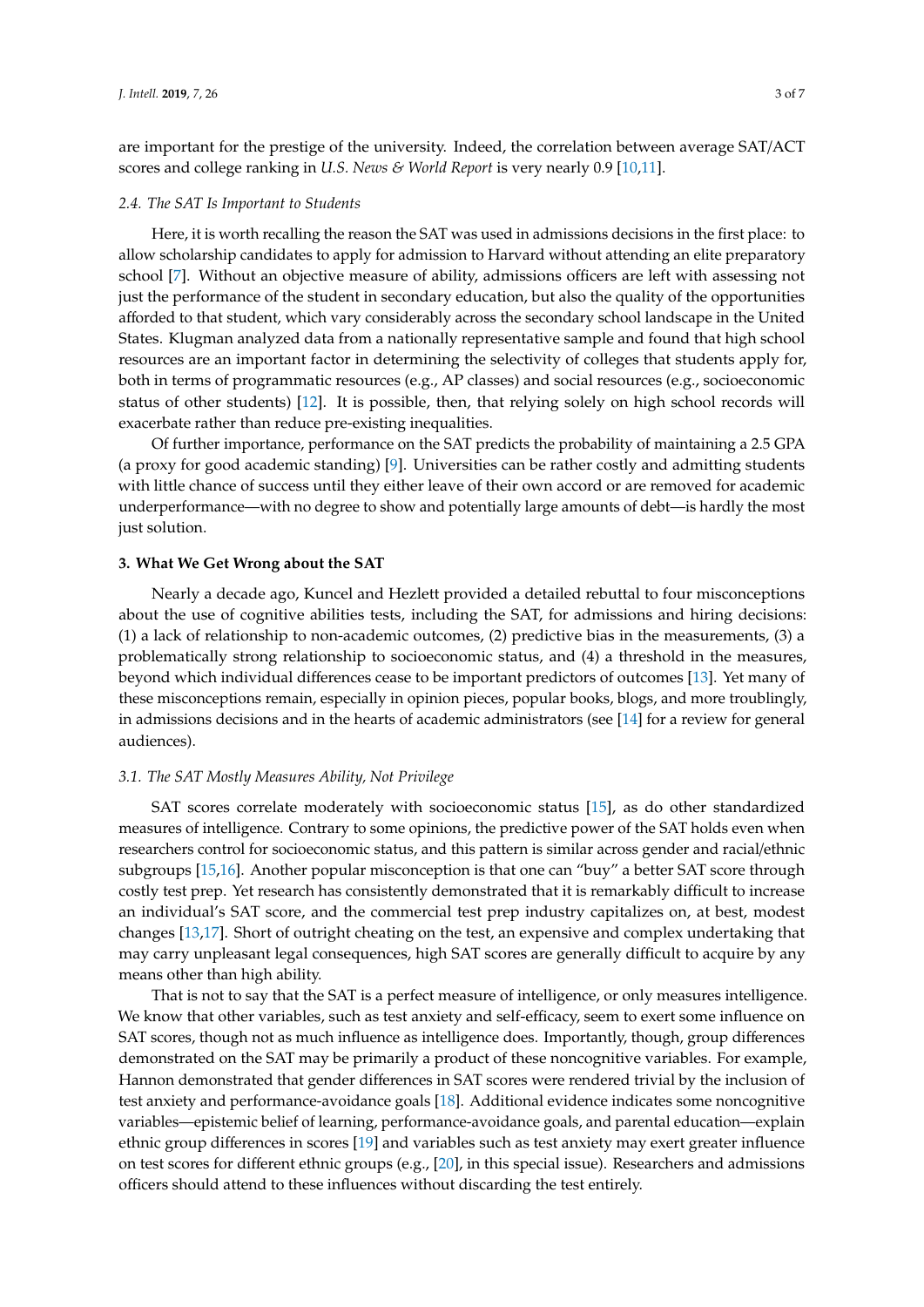# *3.2. The SAT Predicts More Than First Year Grades*

After first year grades, the SAT continues to predict college achievement. Higher SAT scores are associated with an increase in the number of advanced courses students take within a degree program, even after controlling for things such as AP credit [\[21\]](#page-5-12). In addition, Coyle and colleagues have investigated the utility of *g* and non-*g* variances from the SAT in predicting general college achievement, and performance in specific courses, and found that both *g* and non-*g* variances from the SAT predict these college outcomes [\[22,](#page-5-13)[23\]](#page-5-14).

We also know that the SAT is useful in predicting life outcomes long after college, even in the most restricted samples. For example, researchers have found that SAT scores in intellectually precocious children at age 13 predicted achievements more than two decades later [\[24,](#page-5-15)[25\]](#page-5-16). Further, Wai has determined that ability level (as measured by the average SAT score of the university attended) predicts individual differences in wealth, even among the wealthiest individuals [\[26\]](#page-5-17).

# *3.3. Why the Resistance to SAT, Intelligence, and Achievement Relationships?*

None of the findings reported in this paper are particularly new, yet all seem to be consistently misunderstood or disregarded in public perceptions of the SAT. Recent cheating scandals further perpetuate the notion that high SAT scores are the result of influence, money, or fraud rather than high ability. Although it is unknown exactly why public opinion has coalesced the way it has around the SAT, some findings regarding cross-cultural beliefs about intelligence may shed light on the particular reactivity Americans have to the SAT. Research by Swami and colleagues compared levels of agreement about three domains of findings of intelligence research—(1) Stability, validity, and reliability of intelligence tests, (2) Practical importance of intelligence, and (3) Source and stability of within-group differences—in three countries: the U.S., Britain, and Malaysia. The authors determined that the British and American samples were more skeptical about findings related to the first two domains; that is, they were less likely to believe that intelligence tests were good measures of intelligence and that intelligence has practical importance [\[27\]](#page-5-18). If we extend this finding to the SAT as a measure of cognitive ability, the public perception becomes *intelligence isn't measured by the SAT and SAT scores don't matter.*

# **4. What Researchers Are Still Learning about the SAT**

Hunt and Jaeggi thoughtfully summarized several issues in intelligence research in the inaugural issue of this journal, and those points also apply to the study of the SAT [\[28\]](#page-5-19). One problem the authors noted was the distinction between intelligence as "effective cognitive performance" (what intelligent people do) and intelligence as "relative standing on a set of cognitive traits" (or individual differences in intelligence test scores). Certainly, the SAT as a measure of intelligence is primarily concerned with the latter. However, other cognitive traits not measured by the SAT surely influence the effective cognitive performance necessary to be successful in academic settings, leaving a wide swath of intelligent behavior that should be investigated in relationship to academic achievement and other measures of success.

Further, we are still learning about the noncognitive variables that can improve upon the prediction of academic achievement. Research consistently demonstrates that conscientiousness, study habits, and attitudes are important for the prediction of academic achievement [\[13\]](#page-5-4); grit also seems to be useful as an incremental predictor in highly competitive environments [\[29\]](#page-5-20), though more recent meta-analytic evidence shows that grit predicts academic achievement only modestly, and not incrementally over the established traits of cognitive ability and conscientiousness [\[30\]](#page-5-21). Finding ways to measure noncognitive traits objectively, avoiding any self-serving bias on the part of applicants, could provide incremental predictive value in admissions decisions.

We know that academic achievement is heritable, and we know that intelligence contributes to that heritability, largely for genetic reasons. Researchers have discovered that some noncognitive factors contributing to the heritability of academic achievement in children are largely genetic, as well [\[31\]](#page-5-22).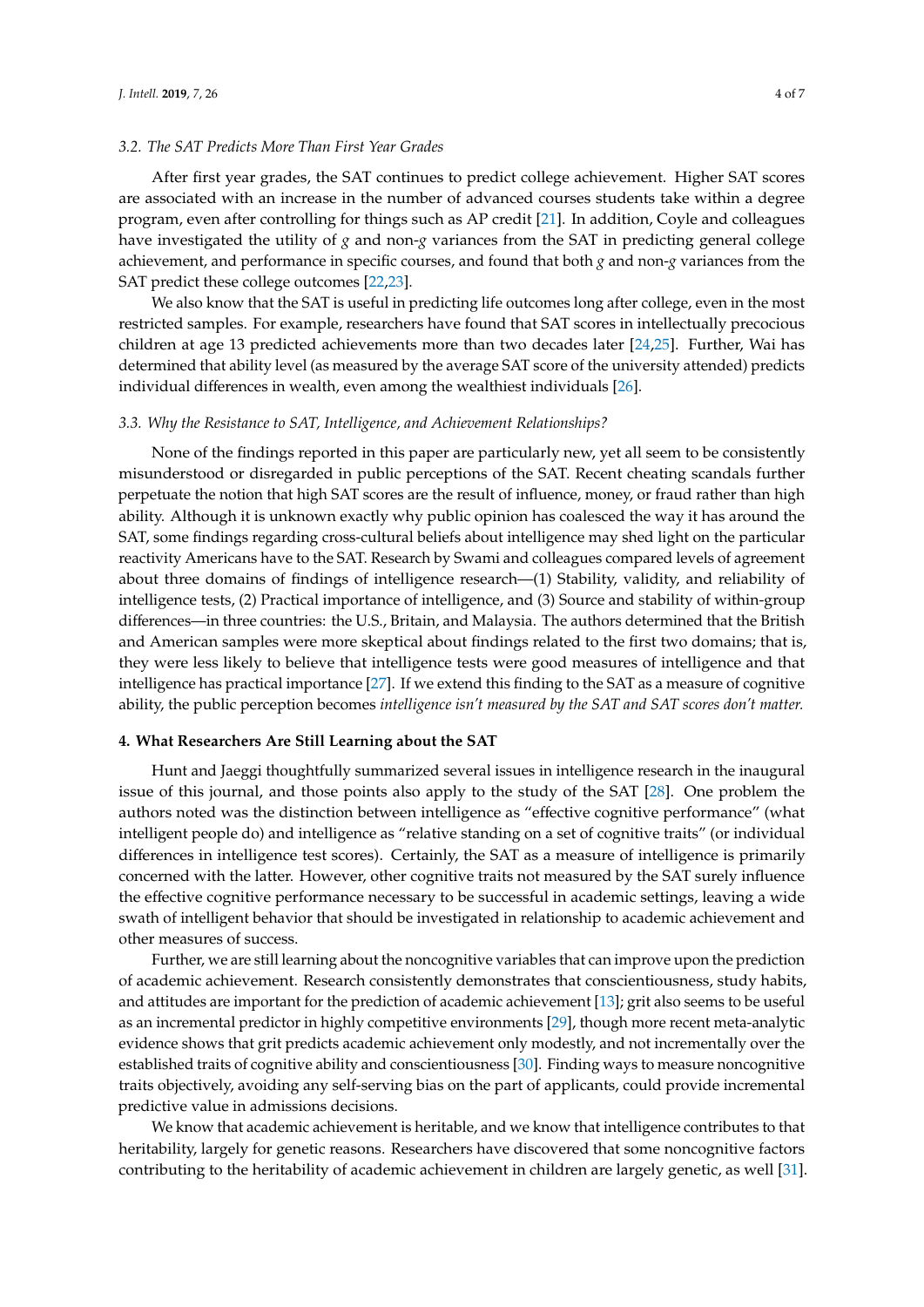Further, Ayorech, Plomin, and Von Stumm recently demonstrated the importance of gene-environment correlations in predicting educational trajectories in the UK [\[32\]](#page-6-0). Taken together, these findings suggest that future research will continue to examine the genetic and environmental influences on cognitive and non-cognitive antecedents to academic success.

Finally, we do not yet know how schools will use SAT's new Landscape—the replacement for the Environmental Context Dashboard "adversity score"—in supplementing SAT scores in the admissions decisions. After a fair amount of skepticism about the application, utility, and transparency of the adversity score, Landscape was designed to give admissions officers information about applicants' neighborhoods and schools without giving each applicant a score [\[33\]](#page-6-1). Aside from changes to the test and score reports, advances in analysis, rigorous research on instructional practices, and developments in neuroscience will doubtless shape future investigations in predicting academic achievement. Yet, just because there is more work to do in the field does not mean that it is necessary to reject what is known: the SAT measures intelligence and is valuable in predicting college achievement and other important outcomes.

## **5. Conclusions**

If we fail to acknowledge what the SAT measures, we give rise to the claims that it measures privilege or test-taking ability or preparation, instead of the important, complex thinking required to do well in college. If we are willing to accept that the SAT measures intelligence relatively well, and that intelligence is useful in college, then we are able to continue to use the assessment as part of an admissions process that identifies individuals who have a good chance of college success, even if they come from underperforming high schools with comparatively weak curricula. As an added benefit, we may begin to rein in the claims of test preparation companies who have made considerable profits from the widely held but erroneous belief that large increases in scores are likely with costly instruction. Finally, when we understand that the SAT is a reasonable measure of intelligence, we can use SAT scores as a proxy measure for time-consuming and sometimes unavailable traditional intelligence assessments, as dozens of researchers have been doing since 2004.

**Funding:** This research received no external funding.

**Acknowledgments:** The author wishes to thank Ryan Berndt and Doug Detterman for their comments on earlier drafts of this work.

**Conflicts of Interest:** The author declares no conflict of interest.

#### **References**

- <span id="page-4-0"></span>1. Frey, M.C.; Detterman, D.K. Scholastic assessment or g? The relationship between the scholastic assessment test and general cognitive ability. *Psychol. Sci.* **2004**, *15*, 373–378. [\[CrossRef\]](http://dx.doi.org/10.1111/j.0956-7976.2004.00687.x) [\[PubMed\]](http://www.ncbi.nlm.nih.gov/pubmed/15147489)
- <span id="page-4-1"></span>2. Koenig, K.A.; Frey, M.C.; Detterman, D.K. ACT and general cognitive ability. *Intelligence* **2008**, *36*, 153–160. [\[CrossRef\]](http://dx.doi.org/10.1016/j.intell.2007.03.005)
- <span id="page-4-2"></span>3. Beaujean, A.A.; Firmin, M.W.; Knoop, A.J.; Michonski, J.D.; Berry, T.P.; Lowrie, R.E. Validation of the Frey and Detterman (2004) IQ prediction equations using the Reynolds Intellectual Assessment Scales. *Personal. Individ. Di*ff*er.* **2006**, *41*, 353–357. [\[CrossRef\]](http://dx.doi.org/10.1016/j.paid.2006.01.014)
- 4. Coyle, T.R.; Pillow, D.R. SAT and ACT predict college GPA after removing g. *Intelligence* **2008**, *36*, 719–729. [\[CrossRef\]](http://dx.doi.org/10.1016/j.intell.2008.05.001)
- <span id="page-4-3"></span>5. Coyle, T.R. Relations among general intelligence (g), aptitude tests, and GPA: Linear effects dominate. *Intelligence* **2015**, *53*, 16–22. [\[CrossRef\]](http://dx.doi.org/10.1016/j.intell.2015.08.005)
- <span id="page-4-4"></span>6. Shapiro, E.; Goldstein, D. Scandal Highlights Shift Away from Entry Exams. New York Times. Available online: https://[search.proquest.com](https://search.proquest.com/docview/2191256310)/docview/2191256310 (accessed on 15 May 2019).
- <span id="page-4-5"></span>7. Lemann, N. *The Big Test*, 1st ed.; Farrar, Straus and Giroux: New York, NY, USA, 1999.
- <span id="page-4-6"></span>8. Roell, K. 5 Things the SAT Does Not Measure or Predict. Available online: https://[www.thoughtco.com](https://www.thoughtco.com/things-the-sat-does-not-measure-or-predict-3211898)/ [things-the-sat-does-not-measure-or-predict-3211898](https://www.thoughtco.com/things-the-sat-does-not-measure-or-predict-3211898) (accessed on 27 November 2019).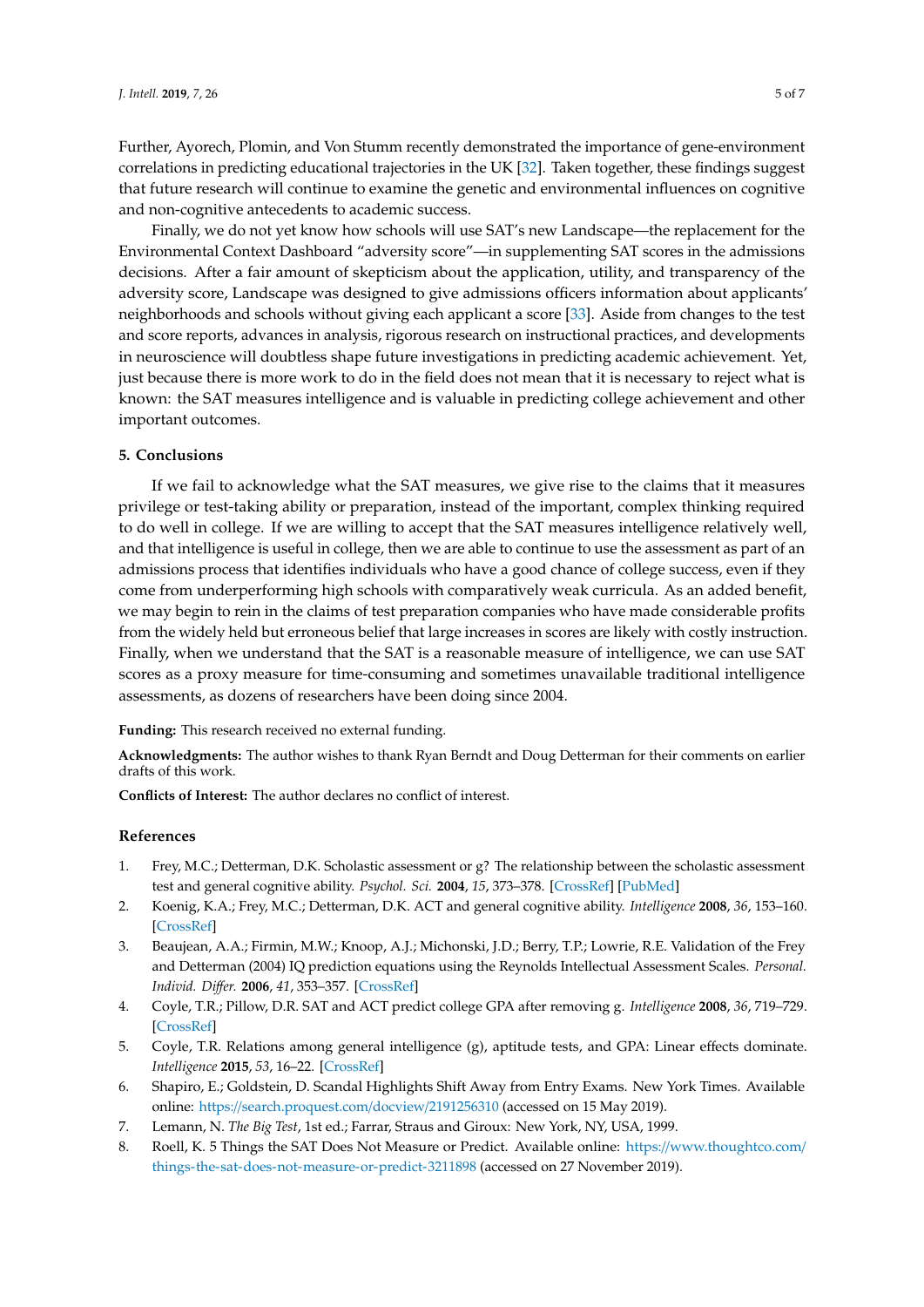- <span id="page-5-0"></span>9. Westrick, P.A.; Marini, J.P.; Young, L.; Ng, H.; Shmueli, D.; Shaw, E. *Validity of the SAT*® *for Predicting First-Year Grades and Retention to the Second Year*; College Board: New York, NY, USA, 2019.
- <span id="page-5-1"></span>10. Pascarella, E.T.; Cruce, T.; Umbach, P.D.; Wolniak, G.C.; Kuh, G.D.; Carini, R.M.; Hayek, J.C.; Gonyea, R.M.; Zhao, C. Institutional selectivity and good practices in undergraduate education: How strong is the link? *J. High. Educ.* **2006**, *77*, 251–285. [\[CrossRef\]](http://dx.doi.org/10.1353/jhe.2006.0016)
- <span id="page-5-2"></span>11. Wai, J.; Brown, M.I.; Chabris, C.F. Using standardized test scores to include general cognitive ability in education research and policy. *J. Intell.* **2018**, *6*, 37. [\[CrossRef\]](http://dx.doi.org/10.3390/jintelligence6030037)
- <span id="page-5-3"></span>12. Klugman, J. How resource inequalities among high schools reproduce class advantages in college destinations. *Res. High. Educ.* **2012**, *53*, 803–830. [\[CrossRef\]](http://dx.doi.org/10.1007/s11162-012-9261-8)
- <span id="page-5-4"></span>13. Kuncel, N.R.; Hezlett, S.A. Fact and fiction in cognitive ability testing for admissions and hiring decisions. *Curr. Dir. Psychol. Sci.* **2010**, *19*, 339–345. [\[CrossRef\]](http://dx.doi.org/10.1177/0963721410389459)
- <span id="page-5-5"></span>14. Hambrick, D.; Chabris, C. Yes, IQ Really Matters. Available online: https://slate.com/[technology](https://slate.com/technology/2014/04/what-do-sat-and-iq-tests-measure-general-intelligence-predicts-school-and-life-success.html)/2014/04/ [what-do-sat-and-iq-tests-measure-general-intelligence-predicts-school-and-life-success.html](https://slate.com/technology/2014/04/what-do-sat-and-iq-tests-measure-general-intelligence-predicts-school-and-life-success.html) (accessed on 27 November 2019).
- <span id="page-5-6"></span>15. Sackett, P.R.; Kuncel, N.R.; Beatty, A.S.; Rigdon, J.L.; Shen, W.; Kiger, T.B. The role of socioeconomic status in SAT-grade relationships and in college admissions decisions. *Psychol. Sci.* **2012**, *23*, 1000–1007. [\[CrossRef\]](http://dx.doi.org/10.1177/0956797612438732)
- <span id="page-5-7"></span>16. Higdem, J.L.; Kostal, J.W.; Kuncel, N.R.; Sackett, P.R.; Shen, W.; Beatty, A.S.; Kiger, T.B. The role of socioeconomic status in SAT-freshman grade relationships across gender and racial subgroups. *Educ. Meas. Issues Pract.* **2016**, *35*, 21–28. [\[CrossRef\]](http://dx.doi.org/10.1111/emip.12103)
- <span id="page-5-8"></span>17. Powers, D.E.; Rock, D.A. Effects of coaching on SAT I: Reasoning test scores. *J. Educ. Meas.* **1999**, *36*, 93–118. [\[CrossRef\]](http://dx.doi.org/10.1111/j.1745-3984.1999.tb00549.x)
- <span id="page-5-9"></span>18. Hannon, B. Test anxiety and performance-avoidance goals explain gender differences in the SAT-V, SAT-M, and overall SAT scores. *Personal. Individ. Di*ff*er.* **2012**, *53*, 816–820. [\[CrossRef\]](http://dx.doi.org/10.1016/j.paid.2012.06.003) [\[PubMed\]](http://www.ncbi.nlm.nih.gov/pubmed/23997382)
- <span id="page-5-10"></span>19. Hannon, B. Hispanics' SAT scores: The influences of level of parental education, performance-avoidance goals, and knowledge about learning. *Hisp. J. Behav. Sci.* **2015**, *37*, 204–222. [\[CrossRef\]](http://dx.doi.org/10.1177/0739986315573249)
- <span id="page-5-11"></span>20. Hannon, B. Not all factors contribute equally to European-American and Hispanic students' SAT scores. *J. Intell.* **2019**, *7*, 18. [\[CrossRef\]](http://dx.doi.org/10.3390/jintelligence7030018)
- <span id="page-5-12"></span>21. Shewach, O.R.; McNeal, K.D.; Kuncel, N.R.; Sackett, P.R. Bunny hill or black diamond: Differences in advanced Course-Taking in college as a function of cognitive ability and high school GPA. *Educ. Meas. Issues Pract.* **2019**, *38*, 25–35. [\[CrossRef\]](http://dx.doi.org/10.1111/emip.12212)
- <span id="page-5-14"></span><span id="page-5-13"></span>22. Coyle, T. Predictive validity of non-g residuals of tests: More than g. *J. Intell.* **2014**, *2*, 21–25. [\[CrossRef\]](http://dx.doi.org/10.3390/jintelligence2010021)
- 23. Coyle, T.R.; Snyder, A.C.; Richmond, M.C.; Little, M. SAT non-g residuals predict course specific GPAs: Support for investment theory. *Intelligence* **2015**, *51*, 57–66. [\[CrossRef\]](http://dx.doi.org/10.1016/j.intell.2015.05.003)
- <span id="page-5-15"></span>24. Wai, J.; Lubinski, D.; Benbow, C.P. Creativity and occupational accomplishments among intellectually precocious youths. *J. Educ. Psychol.* **2005**, *97*, 484–492. [\[CrossRef\]](http://dx.doi.org/10.1037/0022-0663.97.3.484)
- <span id="page-5-16"></span>25. Park, G.; Lubinski, D.; Benbow, C.P. Contrasting intellectual patterns predict creativity in the arts and sciences: Tracking intellectually precocious youth over 25 years. *Psychol. Sci.* **2007**, *18*, 948–952. [\[CrossRef\]](http://dx.doi.org/10.1111/j.1467-9280.2007.02007.x)
- <span id="page-5-17"></span>26. Wai, J. Investigating america's elite: Cognitive ability, education, and sex differences. *Intelligence* **2013**, *41*, 203–211. [\[CrossRef\]](http://dx.doi.org/10.1016/j.intell.2013.03.005)
- <span id="page-5-18"></span>27. Swami, V.; Furnham, A.; Maakip, I.; Ahmad, M.S.; Nawi, N.H.M.; Voo, P.S.K.; Christopher, A.N.; Garwood, J. Beliefs about the meaning and measurement of intelligence: A cross-cultural comparison of American, British, and Malaysian undergraduates. *Appl. Cognit. Psychol.* **2008**, *22*, 235–246. [\[CrossRef\]](http://dx.doi.org/10.1002/acp.1356)
- <span id="page-5-20"></span><span id="page-5-19"></span>28. Hunt, E.; Jaeggi, S. Challenges for research on intelligence. *J. Intell.* **2013**, *1*, 36–54. [\[CrossRef\]](http://dx.doi.org/10.3390/jintelligence1010036)
- 29. Duckworth, A.L.; Peterson, C.; Matthews, M.D.; Kelly, D.R. Grit: Perseverance and passion for long-term goals. *J. Pers. Soc. Psychol.* **2007**, *92*, 1087–1101. [\[CrossRef\]](http://dx.doi.org/10.1037/0022-3514.92.6.1087) [\[PubMed\]](http://www.ncbi.nlm.nih.gov/pubmed/17547490)
- <span id="page-5-21"></span>30. Credé, M.; Tynan, M.C.; Harms, P.D. Much ado about grit: A meta-analytic synthesis of the grit literature. *J. Personal. Soc. Psychol.* **2017**, *113*, 492–511. [\[CrossRef\]](http://dx.doi.org/10.1037/pspp0000102) [\[PubMed\]](http://www.ncbi.nlm.nih.gov/pubmed/27845531)
- <span id="page-5-22"></span>31. Krapohl, E.; Rimfeld, K.; Shakeshaft, N.G.; Trzaskowski, M.; McMillan, A.; Pingault, J.B.; Asbury, K.; Harlaar, N.; Kovas, Y.; Dale, P.S.; et al. The high heritability of educational achievement reflects many genetically influenced traits, not just intelligence. *Proc. Natl. Acad. Sci. USA* **2014**, *111*, 15273–15278. [\[CrossRef\]](http://dx.doi.org/10.1073/pnas.1408777111)